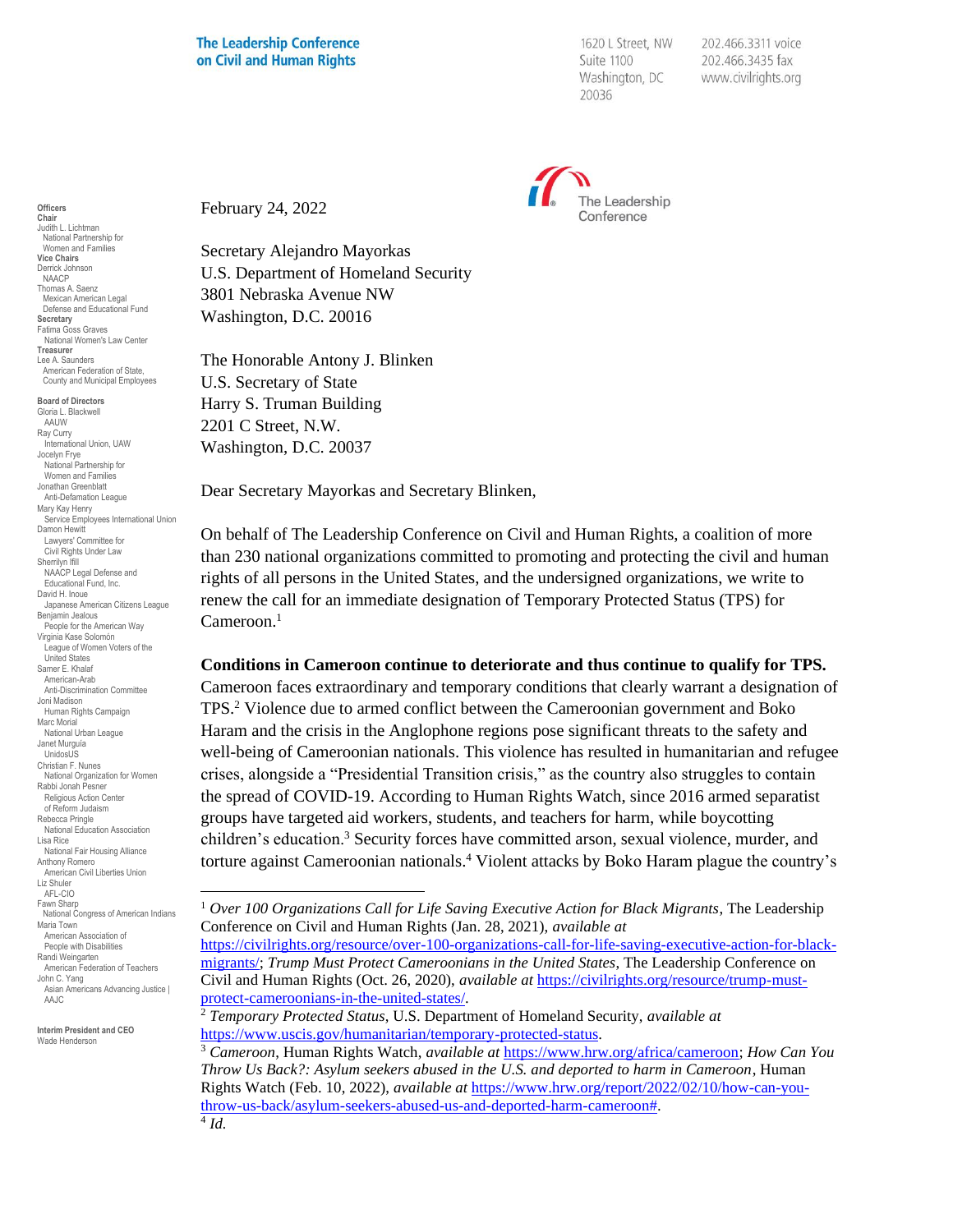February 24, 2022 Page 2 of 3



northernmost regions, while the Cameroonian government has suppressed freedom of expression and association by targeting opposition party members.<sup>5</sup> The mass displacement of Cameroonians within the country and in neighboring African nations has put a dire strain on resources in the region. Such conditions clearly warrant a grant of TPS.

## **Report documents the shocking and violent harm Cameroonian returnees face when deported.**

Human Rights Watch released a report on February 10, 2022, describing the unspeakable horrors that await Cameroonian returnees. They and their families have been subjected to rape, torture, physical abuse and beatings, arbitrary arrest, extortion, threats, and detention, as well as inhumane, unsanitary, and degrading treatment while in detention.<sup>6</sup> Perpetrators of this harm have included Cameroonian police, gendarmes, military personnel, other agents of the state, as well as armed separatists.<sup>7</sup> Many of those interviewed by Human Rights Watch say that when detained, they received little to no food, medical care, sanitation, or protection from COVID-19.<sup>8</sup> Returnees were punched, kicked, and beaten with batons, belts, machetes, guns, and whips.<sup>9</sup> Human Rights Watch found that many interviewees were targeted because of their deportation to Cameroon from the U.S. and presumed opposition to the Cameroonian government.<sup>10</sup> These documented harms demonstrate the critical need for U.S. protection from deportation for Cameroonian nationals and those who last habitually resided in Cameroon.

## **Designating TPS for Cameroon is the just choice, given the unique plight of Black immigrants.**

Multiple reports indicate that Black immigrants face disproportionate harms within the U.S. immigration system, including higher rates of deportation, bond amounts, and criminalization.<sup>11</sup> Black immigrants from Haiti, Jamaica, and Somalia have faced some of the highest asylum denial rates in years. For Cameroonians, the US immigration court grant rate for asylum or other relief dropped by approximately 24 percent from fiscal year 2019 to 2020, compared to a 6 percent drop in the overall asylum grant rate.<sup>12</sup> A surge of deportations to Cameroon took place in late 2020, and after a hiatus of several months, the Biden administration deported several other Cameroonians in October 2021.<sup>13</sup> As our country honors the indelible contributions of Black people to American life during Black History Month, we must offer

<sup>5</sup> *Id.*

<sup>6</sup> *How Can You Throw Us Back?: Asylum seekers abused in the U.S. and deported to harm in Cameroon*, Human Rights Watch (Feb. 10, 2022), *available at* [https://www.hrw.org/report/2022/02/10/how-can-you-throw-us](https://www.hrw.org/report/2022/02/10/how-can-you-throw-us-back/asylum-seekers-abused-us-and-deported-harm-cameroon)[back/asylum-seekers-abused-us-and-deported-harm-cameroon#;](https://www.hrw.org/report/2022/02/10/how-can-you-throw-us-back/asylum-seekers-abused-us-and-deported-harm-cameroon) The United States Has Failed Cameroonian Asylum-Seekers, Foreign Policy (Dec. 13, 2020) *available at* [https://foreignpolicy.com/2020/12/13/united-states](https://foreignpolicy.com/2020/12/13/united-states-cameroon-asylum-seekers-ice-deportation/)[cameroon-asylum-seekers-ice-deportation/.](https://foreignpolicy.com/2020/12/13/united-states-cameroon-asylum-seekers-ice-deportation/)

<sup>7</sup> <sup>7</sup> *How Can You Throw Us Back?: Asylum seekers abused in the U.S. and deported to harm in Cameroon*, Human Rights Watch (Feb. 10, 2022), *available at* [https://www.hrw.org/report/2022/02/10/how-can-you-throw-us](https://www.hrw.org/report/2022/02/10/how-can-you-throw-us-back/asylum-seekers-abused-us-and-deported-harm-cameroon)[back/asylum-seekers-abused-us-and-deported-harm-cameroon#.](https://www.hrw.org/report/2022/02/10/how-can-you-throw-us-back/asylum-seekers-abused-us-and-deported-harm-cameroon)

<sup>8</sup> *Id.*

<sup>9</sup> *Id.*

<sup>10</sup> *Id.*

<sup>11</sup> *The State of Black Immigrants*, Black Alliance for Just Immigration, *available at* [https://stateofblackimmigrants.com/;](https://stateofblackimmigrants.com/) *Black Immigrant Lives Are Under Attack*, RAICES Texas, *available at* [https://www.raicestexas.org/2020/07/22/black-immigrant-lives-are-under-attack/.](https://www.raicestexas.org/2020/07/22/black-immigrant-lives-are-under-attack/)

<sup>&</sup>lt;sup>12</sup> How Can You Throw Us Back?: Asylum seekers abused in the U.S. and deported to harm in Cameroon, Human Rights Watch (Feb. 10, 2022), *available at* [https://www.hrw.org/report/2022/02/10/how-can-you-throw-us](https://www.hrw.org/report/2022/02/10/how-can-you-throw-us-back/asylum-seekers-abused-us-and-deported-harm-cameroon)[back/asylum-seekers-abused-us-and-deported-harm-cameroon#.](https://www.hrw.org/report/2022/02/10/how-can-you-throw-us-back/asylum-seekers-abused-us-and-deported-harm-cameroon)